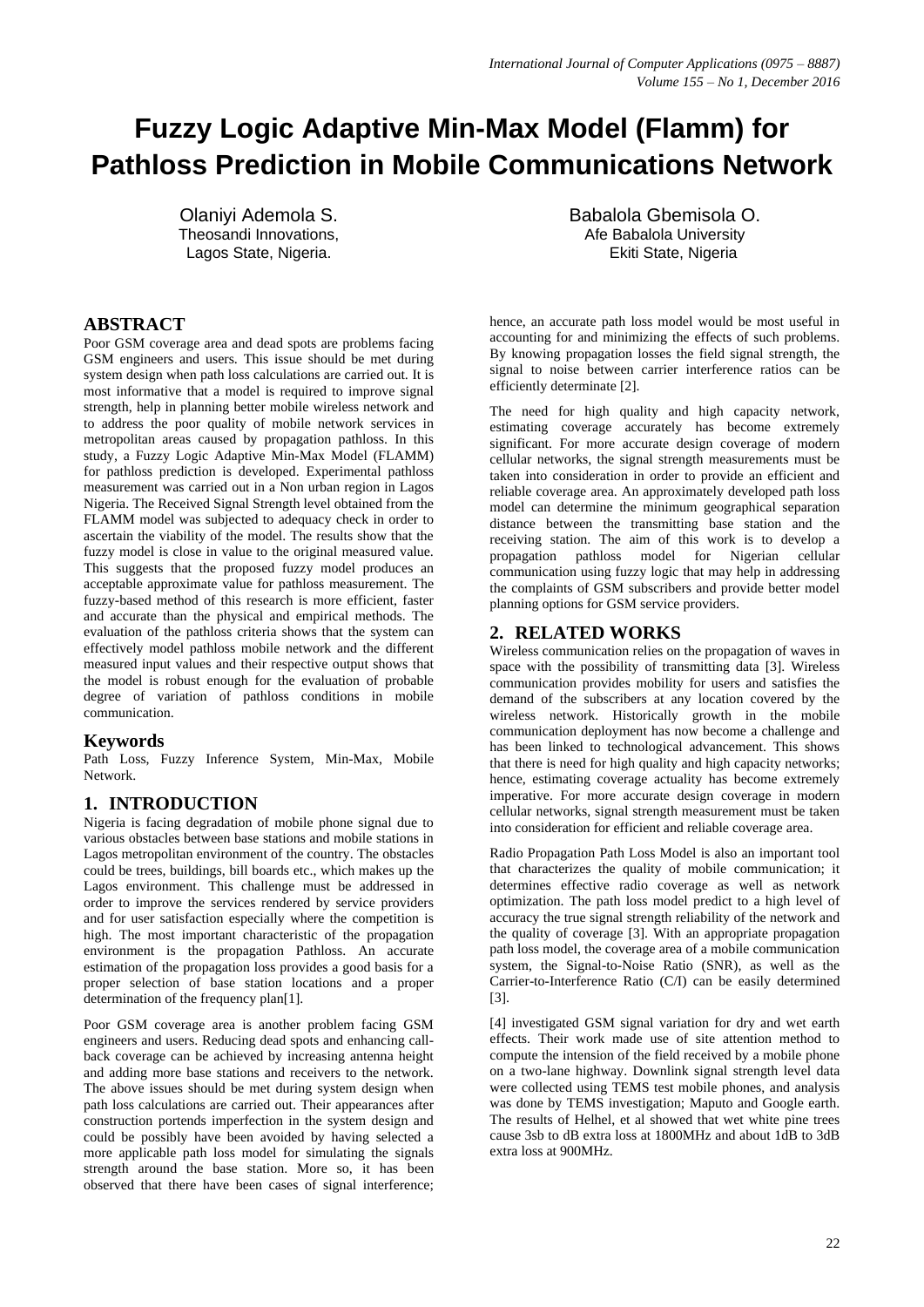[5] advocated numerical solution of the partial differential equation of the received signal strength from fixed transmitting stations. The finite element method was the instrument of solution used in their work. The suitability of their methods was justified for two sites with standard deviation of error of 5.55dB for a network in one site and 8.36dB and 3.40dB standard deviations of error for two networks respectively in another site.

The quality of radio coverage of any wireless network design depends on the accuracy of the propagation model on which the network is built [6][7]. The problem of identifying and using the appropriate propagation model when planning and building a network need be solved. The terrain of the site where the network design is deployed must be taken into consideration so as to have high quality radio coverage. In general, a radio network with high path loss will lead to poor quality of services. The poor quality of service include frequent call drops, echo during radio conversation, poor interconnectivity to and from other licensed networks, distortion, Network congestion etc [8].

In Adamawa State, [9] discovered that the services of all GSM network operators fell below expectation and these led to uncertainties of the network quality. Hence, the researcher developed and designed a new radio network planning of Gombe area.

# **3. METHODOLOGY**

The experiment was performed using the set of equipment as connected below. This equipment was placed in a vehicle maintained at an average speed of 30km/h. The drive test was repeated thrice to obtain a more accurate result and the mean of three (3) drive test was used in this study. The data collected was the received the signal strength (RSS) and the received power distribution at specified receiver distances from the respective Test GSM stations is recorded in Dbm. The experimental pathloss measurement was carried out in a Non urban region in Lagos Nigeria

Data collection was done starting from a distance of less than 500m from the base station. The vehicle then moves along the direction of the main lobes of each directional antenna away from the site until it gets to the coverage border.



The value of measured received signal strength at the level of 500 metre till 10km is recorded as the equipment setup moves further away from the base station. In this study, the wave propagation characteristic of transmitter antenna was carried out at the frequency of 900 MHz by using transmitter antenna with BTS power: 40W (45dB), MS Antenna height: 1.5m, Connector loss: 3dB, Feeder loss: 2.58dB, Duplexer loss: 4.5dB, and MS Antenna gain: 14dBi,

It should be noted that:

#### EIRP  $P_t = 67.22dB$

Power conversion from Watt to dB is done using the expression:

#### $PdB = 10Log PmW$

Then, the effective power radiated from the BTS antenna (Pt in dB) is given as:

 $Pt = PBTS -Pcon - PD - Pf + (Ams + ABTS)$ 

Where

PBTS = base station power

- $PD =$  duplexer loss
- $Pf =$  feeder loss

Ams = Mobile station (receiver) antenna gain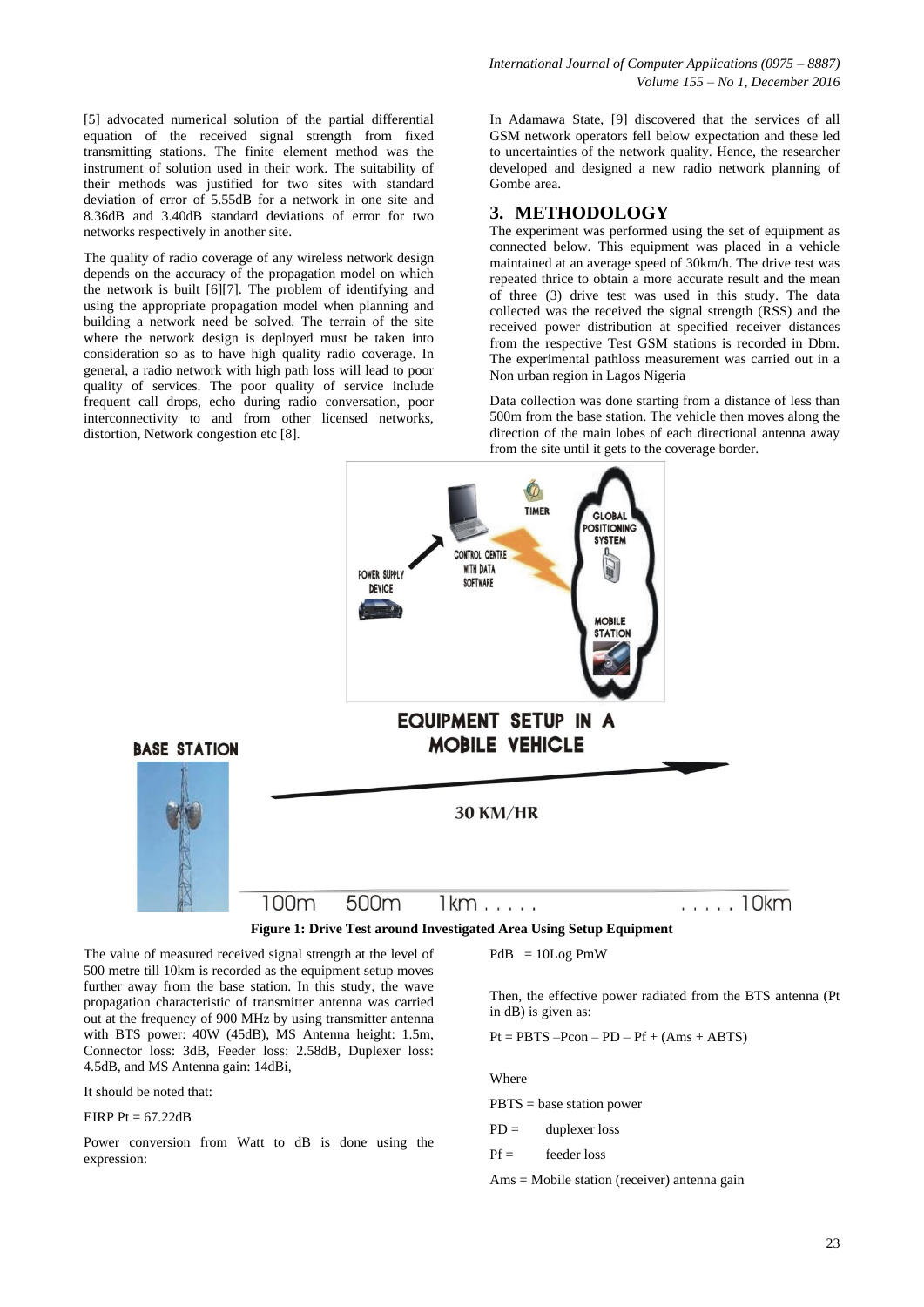#### $ABTS =$  the base station antenna gain

The effective radiated power is subject to propagation loss (PL) along its path due to reflection, diffraction, retraction, scattering, etc. Power at the receiver distances from the base station is expressed as:

 $PL = Pt - Pr$  (in dB)

 $PL$  (dB) = 10  $log 10$  (Pt / Pr)

# **3.1 Fuzzy Logic Adaptive Min-Max (FLAMM) Model**

In this section, the FLAMM model proposed to be used for this study is explained. The procedure for the model is outlined thus:

Step 1: Definition of the universe of discourse and intervals

- Step 2: Fuzzification of data
- Step 3: Establishment of fuzzy relationships
- Step 4: Defuzzification of Data
- Step 5: Evaluation and prediction of pathloss.





The model methodology consists of a series of steps as used by the author [10].

#### **Step1: Definition of the universe of discourse and intervals**

 $D_{\text{min}}$  and  $D_{\text{max}}$  are defined for any environment as the minimum pathloss and the maximum pathloss for a particular distance for each month in a year from the measured data. Based on  $D_{min}$  and  $D_{max}$ , the universe of discourse U is defined as  $[D_{min}, D_{max}]$  of the measured data to be used. The universe of discourse  $U$  is then divided into five intervals  $u_{I}$ ,  $u_2$ ,  $u_3$ ,  $u_4$ , and  $u_5$ , where each interval is defined with an upper and lower bounds on the universe of discourse. At a distance of 0.5 km in the 900MHz band for the Non-urban

environment,  $D_{\text{min}} = 108.22$  and  $D_{\text{max}} = 110.22$ , where U= [108.22, 110.22].

The intervals can then be defined thus:

 $u_1 = [108.22, x_1]$  $u_2 = [x_1, x_2]$  $u_3 = [x_2, x_3]$  $u_4 = [x_3, x_4]$ *u5*= [*x4, 110.22*]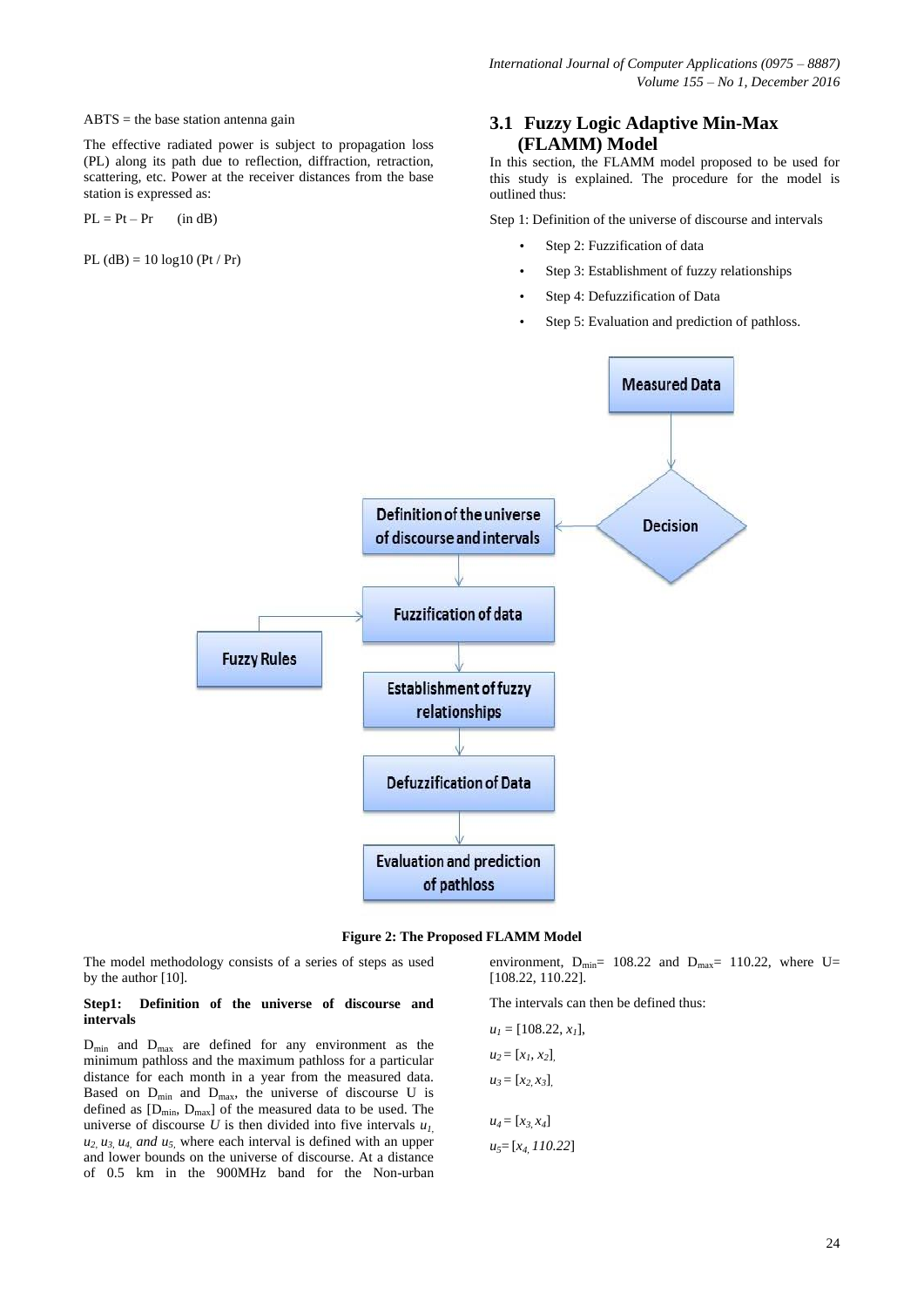Where  $x_1, x_2, x_3, x_4$  are integer variables and  $x_1 < x_2 < x_3 < x_4$ .

#### **Step 2: Fuzzification of Measured data**

The intervals  $X_1$ ,  $X_2$ ,  $X_3$ *, and*  $X_4$ , contain integer variables whose values are initially randomly generated by the system. The measured pathloss are then fuzzified using the randomly generated numbers. To achieve this, the value of each  $Xi = (1 \le i \le 4)$  in each interval is substituted into the

intervals of the universe of discourse earlier defined. The measured pathloss are then classified into these intervals to yield fuzzified pathloss. The reason for fuzzifying the measured pathloss into fuzzified pathloss is to translate crisp values into fuzzy sets in order to get a fuzzy series.

#### **Step 3: Establishment of fuzzy relationships**

Some fuzzy sets  $A_1$ ,  $A_2$ ,  $A_3$ ,  $A_4$ , and  $A_5$  are defined as linguistic values of the linguistic Variable "pathloss" shown as follows:

 $A_1 = 1/u_1 + 0.5/u_2 + 0/u_3 + 0/u_4 + 0/u_5;$ 

- $A_2 = 0.5/u_1 + 1/u_2 + 0.5/u_3 + 0/u_4 + 0/u_5;$
- $A_3 = 0/u_1 + 0.5/u_2 + 1/u_3 + 0.5/u_4 + 0/u_5;$
- $A_4 = 0/u_1 + 0/u_2 + 0.5/u_3 + 1/u_4 + 0.5/u_5;$
- $A_5 = 0/u_1 + 0/u_2 + 0/u_3 + 0.5/u_4 + 1/u_5;$

The corresponding notations of these fuzzy sets are:

 $A_1 = "Low"$ 

 $A_2$  = "Moderately low"

 $A_3$  = "Average"

 $A_4$  = "Moderately high"

 $A_5$  = "High"

Then, the measured pathloss of the environment can be fuzzified using the fuzzy sets defined with its corresponding interval.

Furthermore, fuzzy logical relationship groups can be established among the fuzzified pathloss with the  $i_{th}$  fuzzy logical relationship group containing fuzzy relations whose current state is  $A_i$  where  $1 \le i \le 5$ .

#### **Step 4: Defuzzification of Data**

Apparently, the above linguistic rule provides a fine tuning of propagation environments which have already been established experimentally. Now, an implementation of the above rules is carried out to find the output results. Fuzzy output value has very little practical use as most application requires non fuzzy (crisp) control actions therefore it is necessary to produce a crisp value to represent the possibility distribution of the output using defuzzification. Weighted average method for defuzzification is used for the present analysis can be expressed as:

$$
f(y) = \frac{\sum \mu(y).y}{\sum \mu(y)}
$$

Where*:* 

 $f(y)$  is the crisp output value;

y is the crisp weighting for the linguistic value

 $\mu(y)$  is the membership value of y with relation to the linguistic value

#### **Step 5: FLAMM Fuzzy Rule, Evaluation and Pathloss Prediction**

In order to predict pathloss for any environment, the following rules are be used when applicable

**Rule 1:** Assume that the fuzzified pathloss of the  $i_{th}$  month is  $A_j$  and assume that there is only one fuzzy logical relationship in the fuzzy logical relationship groups in which the current state of the fuzzy logical relationship is  $A_j$ , shown as follows:

$$
A_J \to A_K
$$

Where  $A_j$  and  $A_k$  are fuzzy sets and the maximum membership value occurs at interval  $u_k$ , then the predicted pathloss of the  $(i+1_{th})$  month is the midpoint  $m_k$  of the interval  $u_k$ .

#### **Rule 2:**

Assume that the fuzzified pathloss of the  $i_{th}$  month is  $A_j$ and assume that there are the following fuzzy logical relationships in the fuzzy logical relationship groups in which the current states of the fuzzy logical relationships are  $A_j$ , respectively, shown as follows:

$$
A_J \to A_{K1}
$$
  
\n
$$
A_J \to A_{K2}
$$
  
\n
$$
\vdots
$$
  
\n
$$
A_J \to A_{K2}
$$

Where  $A_j$ ,  $A_{K1}$ ,  $A_{K2}$ ,  $\ldots$   $A_{KP}$  are fuzzy sets and the maximum membership values of  $A_{K1}$ ,  $A_{K2}$  ... and  $A_{KP}$ occur at intervals  $u_1, u_2 \cdots$  and  $u_p$ , respectively, and the midpoints of the interval  $u_1, u_2, \ldots$ , and  $u_p$  are  $m_1, m_2$ , ..., and m<sub>p</sub>, respectively, then the predicted pathloss for the  $(i+1<sub>th</sub>)$  month is equal to:

$$
\frac{m_1 + m_2 + \dots + m_p}{p}
$$

#### **Rule 3**:

Assume that the fuzzified pathloss of the  $i_{th}$  month is  $A_j$ and assume that there are no fuzzy logical relationship groups whose current state of the fuzzy logical relationship is  $A_j$ ,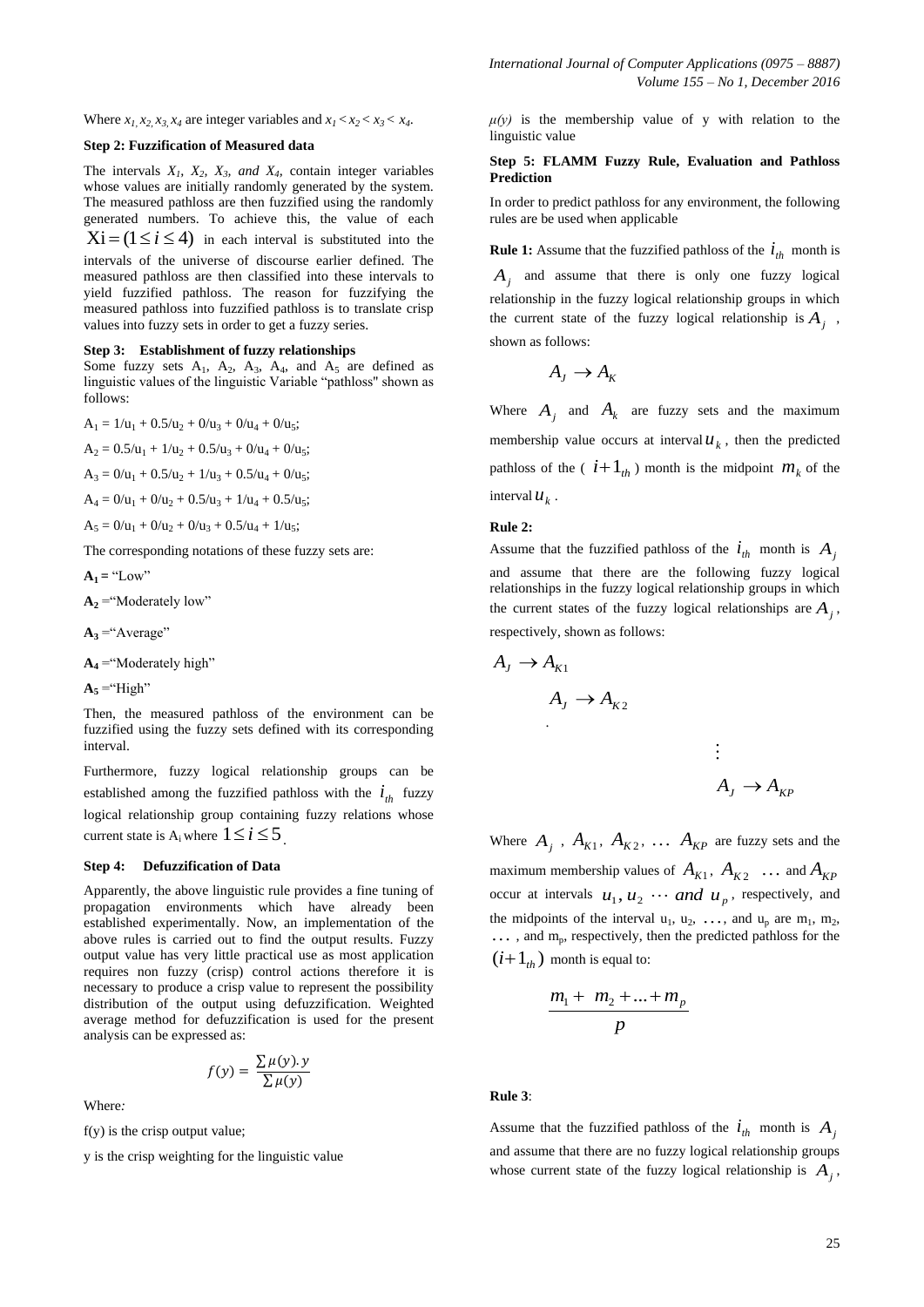where the maximum membership value of  $A_j$  occurs at interval  $u_j$ , then the predicted pathloss of the  $(i+1_{th})$ month is the midpoint  $m_j$  of the interval  $u_j$ .

The predicting method described above yields a set of values when applied to the measured pathloss data from experimental measurement.

# **3.2 Comparative Analysis of Pathloss model with measured data**

One of the objectives of this study is to ascertain the accuracy and correctness of the developed model. Different measures will be used to check the adequacy of the developed model; these measures include the Pathloss Exponent, Mean Absolute Percentage Error (MAPE) and Mean Prediction Error (MPE). These measures are briefly described in successive sections.

### *3.2.1 Mean Absolute Percentage Error (MAPE)*

The Mean Absolute Percentage Error (MAPE), which has been traditionally used to measure accuracy in pathloss prediction. It captures the proportionality between the predicted error and the actual pathloss. The MAPE is calculated by:

$$
MAPE = \sum_{n=1}^{N} \left| \frac{y_i - xi}{yi} \right| * \frac{100}{N} \%
$$

Where:

 $X_i$  is the actual series from Measured path loss)

 $Y_i$  is the estimated series from Model path loss)

N is the number of non-missing data points (From Measured path loss)

#### *3.2.2 Path slope/Path loss Exponent*

Regression analysis is used to relate variable dependence on another. In the specific case of propagation analysis, it helps to explain the Received signal dependence as a function of the logarithmic distance between the transmitter and receiver.

Using  $Y_i$  to denote the Receive signal values in dB, and  $X_i$  to indicate the value corresponding to distance in logarithmic scale, it can be specified that on the average shown below.

 $\hat{y} = a + bx$ 

Where a is the intercept (i.e..,constant offset in dB )and be b the slope (i.e., the path loss exponent).

Parameter extracted from the analysis such as the path loss exponent and intercept can then be used to make relations between different environments and site configurations. The experimental data were analyzed to find path loss slope for each terrain. The path slope for each environment was calculated for the FLAMM model used. The path slope for the model is obtained using:

#### **Path Slope/ Pathloss Exponent**

$$
b = \frac{\sum XY - \frac{\sum x \sum y}{n}}{\sum x^2 - \frac{(\sum x)2}{n}}
$$

#### *3.2.3 Mean Prediction Errors (MPE)*

The Mean Prediction Error for each environment can also be computed with respect to the measured path loss values. The Mean Prediction Error between the experimental measured value and the model method values is defined thus:

**MPE** = Diff (Measured data, Predicted data) **/** N

Where  $N = No$ . of Interval which is 20 in this case i.e. from 0.5Km to 10 Km

#### **4. RESULTS AND FINDINGS**

This section discusses the findings and results of the implementation of the systems and the evaluation of the system design. The results are for the 900 MHz band environment. The comparism of Pathloss obtained from the Measured Data and FLAMM are highlighted. The prediction errors using MAPE and RMSE are also presented. The model comparisons, inferences and discussion are elaborated.

#### **Table 1: 900 MHz Path Loss (dB) from Measured Data and FLAMM Model**

# **900 Mhz Path Loss (dB) from**

#### **Measured Data and FLAMM Models**

| <b>TX/RX</b>      | <b>MEA</b> | <b>FLAM</b> |
|-------------------|------------|-------------|
| 0.5Km             | 110.22     | 110.52      |
| 1.0 <sub>Km</sub> | 112.22     | 112.90      |
| 1.5Km             | 118.22     | 118.27      |
| 2.0Km             | 120.22     | 120.64      |
| $2.5$ Km          | 128.22     | 127.51      |
| 3.0Km             | 130.22     | 129.88      |
| 3.5Km             | 132.22     | 132.25      |
| 4.0Km             | 138.22     | 137.62      |
| 4.5Km             | 139.22     | 139.24      |
| 5.0Km             | 140.22     | 140.86      |
| 5.5Km             | 147.22     | 146.98      |
| 6.0Km             | 148.22     | 148.61      |
| 6.5Km             | 156.22     | 155.48      |
| 7.0 <sub>Km</sub> | 158.22     | 157.85      |
| 7.5Km             | 163.22     | 162.47      |
| 8.0Km             | 164.22     | 164.09      |
| 8.5Km             | 166.22     | 166.46      |
| 9.0Km             | 168.22     | 168.83      |
| 9.5Km             | 173.22     | 173.45      |
| 10.0Km            | 176.22     | 176.57      |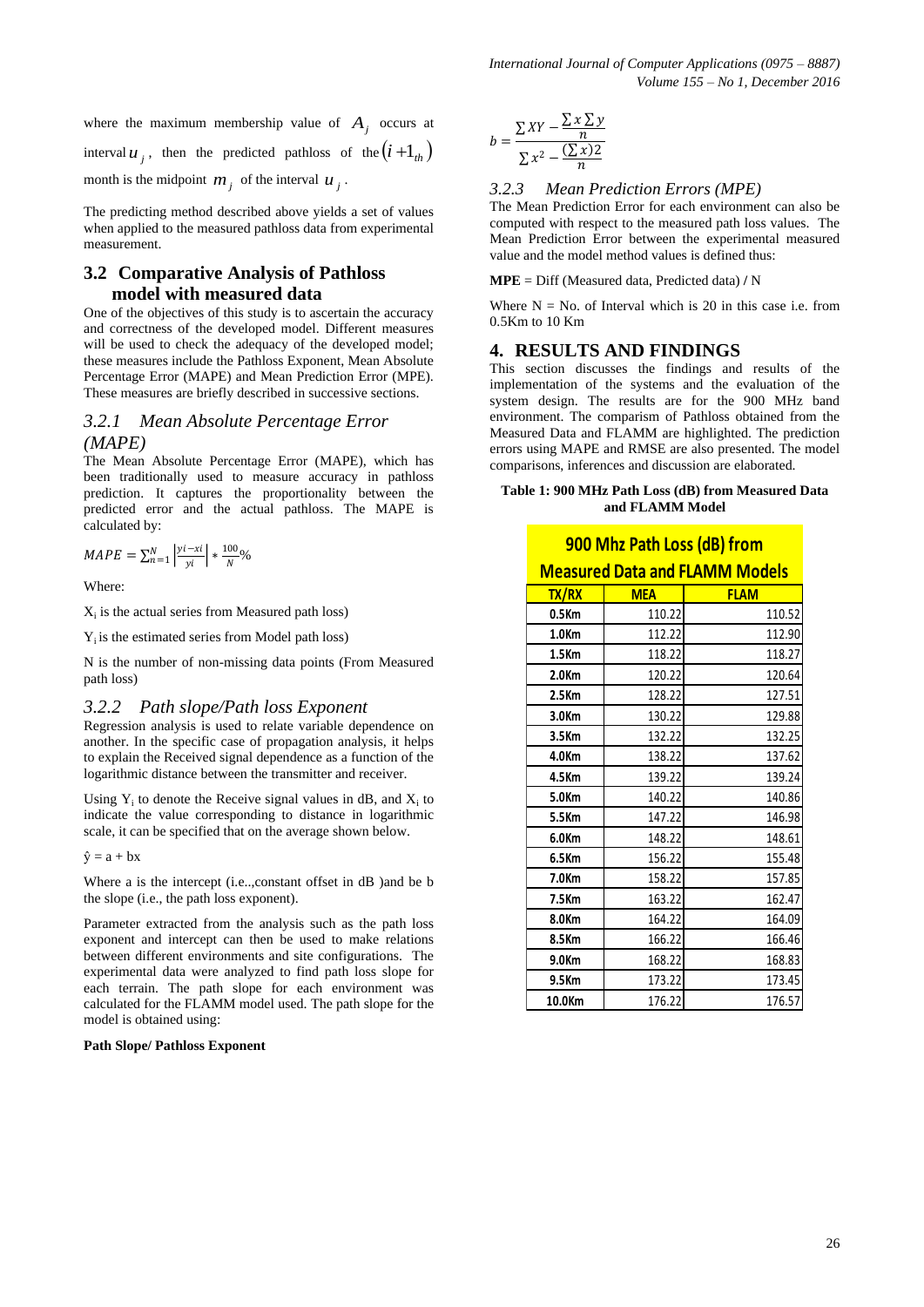

**Figure 3: 900 Mhz Path Loss (dB) from Measured Data and FLAMM Model**

# **4.1 Mean Absolute Percentage Error (MAPE) Result**

Considering the result of pathloss from field measurements, the FLAMM model was subjected to adequacy check in order to ascertain the correctness and accuracy of the developed model. This was achieved by using Mean Absolute Percentage Error (MAPE). The 900 MHz MAPE from Measured Data and FLAMM Model is presented below:

| <b>900 MHz MAPE for</b> |             |  |
|-------------------------|-------------|--|
| <b>FLAMM Model</b>      |             |  |
| <b>TX/RX</b>            | <b>FLAM</b> |  |
| <b>DISTANCE</b>         |             |  |
| 0.5Km                   | 0.21        |  |
| 1.0Km                   | 0.72        |  |
| 1.5 <sub>km</sub>       | 0.76        |  |
| 2.0 <sub>Km</sub>       | 0.80        |  |
| 2.5 <sub>km</sub>       | 0.58        |  |
| 3.0Km                   | 0.13        |  |
| 3.5Km                   | 0.32        |  |
| 4.0 <sub>Km</sub>       | 0.56        |  |
| 4.5Km                   | 0.14        |  |
| 5.0 <sub>Km</sub>       | 0.27        |  |
| 5.5Km                   | 0.55        |  |
| 6.0Km                   | 0.81        |  |
| 6.5Km                   | 0.91        |  |
| <b>7.0Km</b>            | 0.53        |  |
| 7.5Km                   | 0.16        |  |
| 8.0 <sub>Km</sub>       | 0.04        |  |
| 8.5Km                   | 0.08        |  |
| 9.0 <sub>Km</sub>       | 0.28        |  |
| 9.5Km                   | 0.62        |  |
| 10.0 <sub>Km</sub>      | 0.80        |  |

**Table 2: 900 MHz MAPE for FLAMM Model**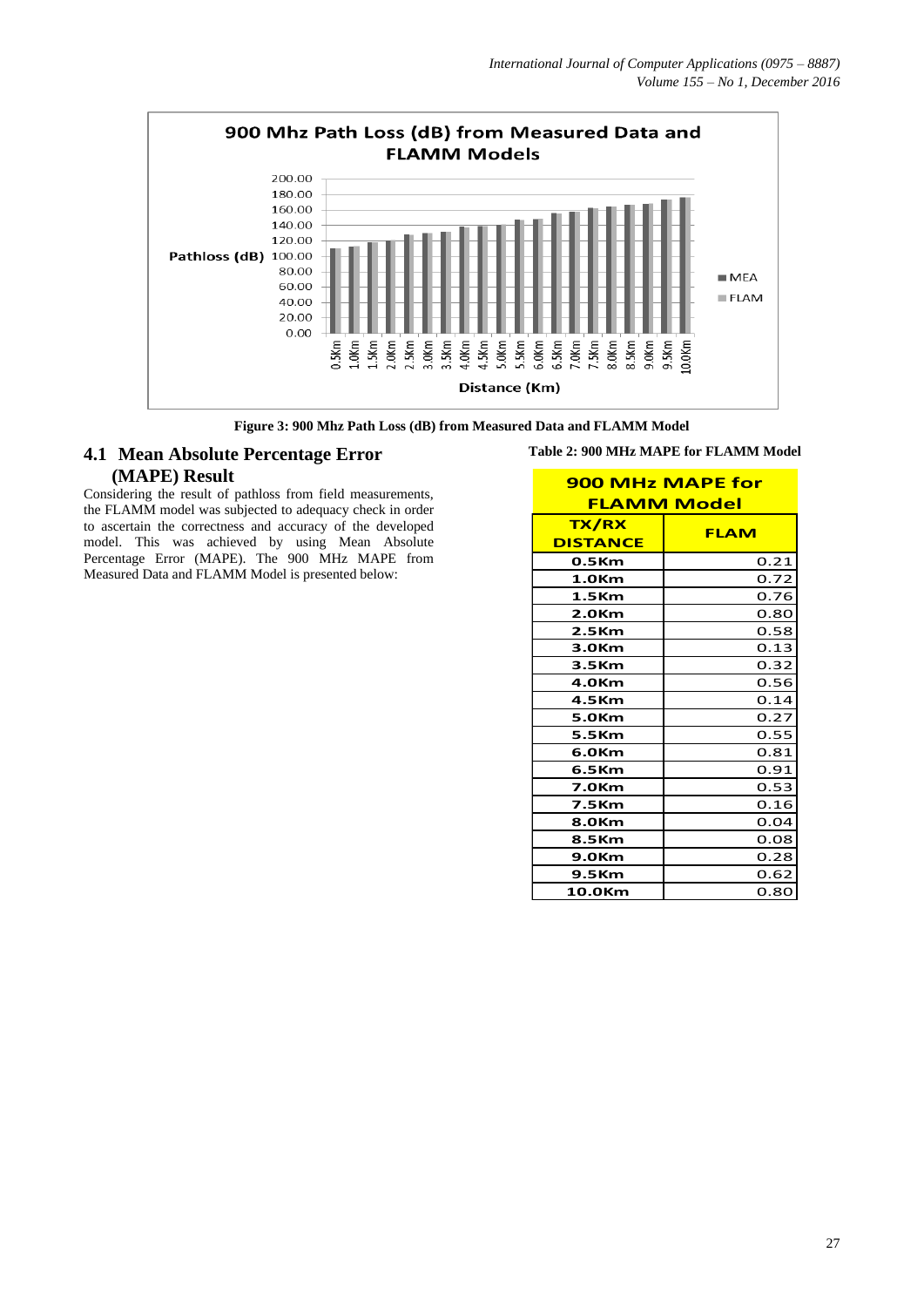

**Figure 4: Mean Absolute Percentage Error for FLAMM Model**

Figure 4 above shows the performance of the considered FLAMM model in term of MAPE (Mean Absolute Percentage Error). It can be inferred that a good performance is provided by FLAMM model because it evaluates the path loss with a MAPE smaller than 0.609% for 900MHz.

# **4.2 Mean Prediction Error (MPE) Result of 900MHz**

The MPE for FLAMM model was computed for the 900 MHz band and the results is presented below:

**Table 3: 900 MHz MPE for FLAMM Model**

| <b>900 MHz MPE for</b><br><b>FLAMM Model</b> |             |  |
|----------------------------------------------|-------------|--|
| <b>TX/RX</b><br><b>DISTANCE</b>              | <b>FLAM</b> |  |
| 0.5Km                                        | 0.38        |  |
| 1.0Km                                        | 0.25        |  |
| 1.5Km                                        | 0.10        |  |
| 2.0Km                                        | 0.20        |  |
| 2.5Km                                        | 0.51        |  |
| 3.0Km                                        | 0.03        |  |
| 3.5Km                                        | 0.43        |  |
| 4.0Km                                        | 0.60        |  |
| 4.5Km                                        | 0.16        |  |
| 5.0Km                                        | 0.27        |  |
| 5.5Km                                        | 0.18        |  |
| 6.0Km                                        | 0.24        |  |
| 6.5Km                                        | 0.30        |  |
| <b>7.0Km</b>                                 | 0.44        |  |
| 7.5Km                                        | 0.05        |  |
| 8.0 <sub>Km</sub>                            | 0.02        |  |
| 8.5Km                                        | 0.07        |  |
| 9.0 <sub>Km</sub>                            | 0.00        |  |
| 9.5Km                                        | 0.20        |  |
| 10.0Km                                       | 0.12        |  |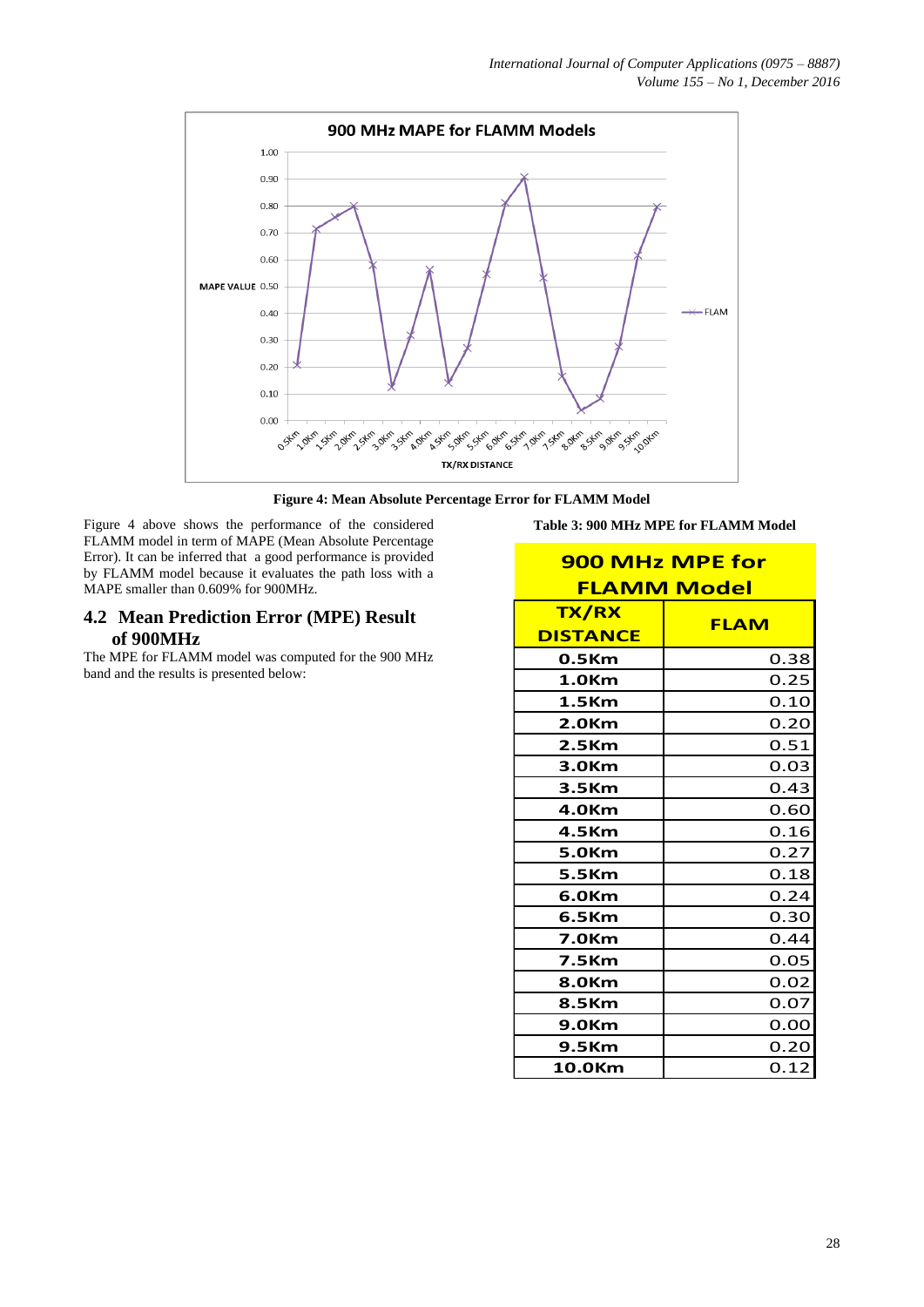



The FLAMM model MPE is in the range of 0.12 dB to 0.60 dB. The overall MPE is 0.23 which is considerably low and therefore supports the FLAMM model to be viable for pathloss prediction.

# **4.3 Findings**

The received signal for any arbitrary transmitter-receiver separation distances is in close spatial proximity to any particular environment and they are very useful in estimating the coverage area of the transmitter. It was observed that the FLAMM model predicts the received signal strength for an arbitrary transmitter-receiver separation distances. It also predicts the variability of the signal strength in a close spatial proximity to a particular location which is useful in estimating the radio coverage area of the transmitter.

The Pathloss exponents also known as the pathslope for the non-urban environment was computed to be 6.86. This may be due to the fact that signals are most likely not obstructed in non-urban environment unlike any urban environment. Path loss exponents are observed to become smaller as the received signal increases and at shorter distances. Hence, Path loss exponents are proven to be directly proportional to distance from base station and inversely proportional to antenna height and Received Signal Strength. The site visited is located in a city where vegetation contributes to the increase in path loss exponent from free space value of 2.

The developed FLAMM model provides relatively good agreement with measured data. The developed FLAMM model is useful for estimation of radio coverage areas, since it provides a general overview over T-R distances. Basically, as the mobile moves away from the transmitter, the received signal decreases gradually with slight variations.

The received power is over a measurement track of moving away from the base station. Measurement tracks for communications is from 0.5km up to 10 km long. The propagation curves are plotted based on these measurements. One important thing to point out is that the dominant mechanism in pathloss models is not only distancing but Obstruction.

The fuzzy Output (Low, Average Low……… High) is caused by obstacles between transmitter and receiver. These obstacles attenuate the propagating signal power by absorbing, reflecting, diffracting or scattering. Variation of the signal due to path loss occurs over distances proportional to the length of the obstructing object, typically in the order of building dimensions and vegetation.

Classical empirical models are often unsatisfactory in terms of prediction accuracy and rarely do they adapt well to different types of propagation environment while theoretical models are lacking in computational efficiency hence the usage of soft computing techniques (e.g. Fuzzy logic).

# **5. CONCLUSION**

The FLAMM method of this research is efficient, faster and accurate with relatively low error. The fuzzy logic method of solving propagation path loss is recommended for researchers and for companies that works on network planning. This method can be used for the planning of better network in any metropolitan area in Nigeria. Also the results can be used to plan for a better network optimization, by using the result to plan for a new cellular network planning.

The Received Signal Strength level obtained from the FLAMM model was compared with the measured values from the field to ascertain the viability of the model. The results show that the fuzzy model is close in value to the original measured value. This suggests that the proposed fuzzy model produces an acceptable approximate value for pathloss measurement.

The range of the mean prediction error of the propagation prediction for this research is within acceptable value of about 3dB. Therefore this model can be proposed as a tool to predict the received Power levels in a metropolitan domain so as to aid GSM network optimization and planning especially in the area of radio frequency.